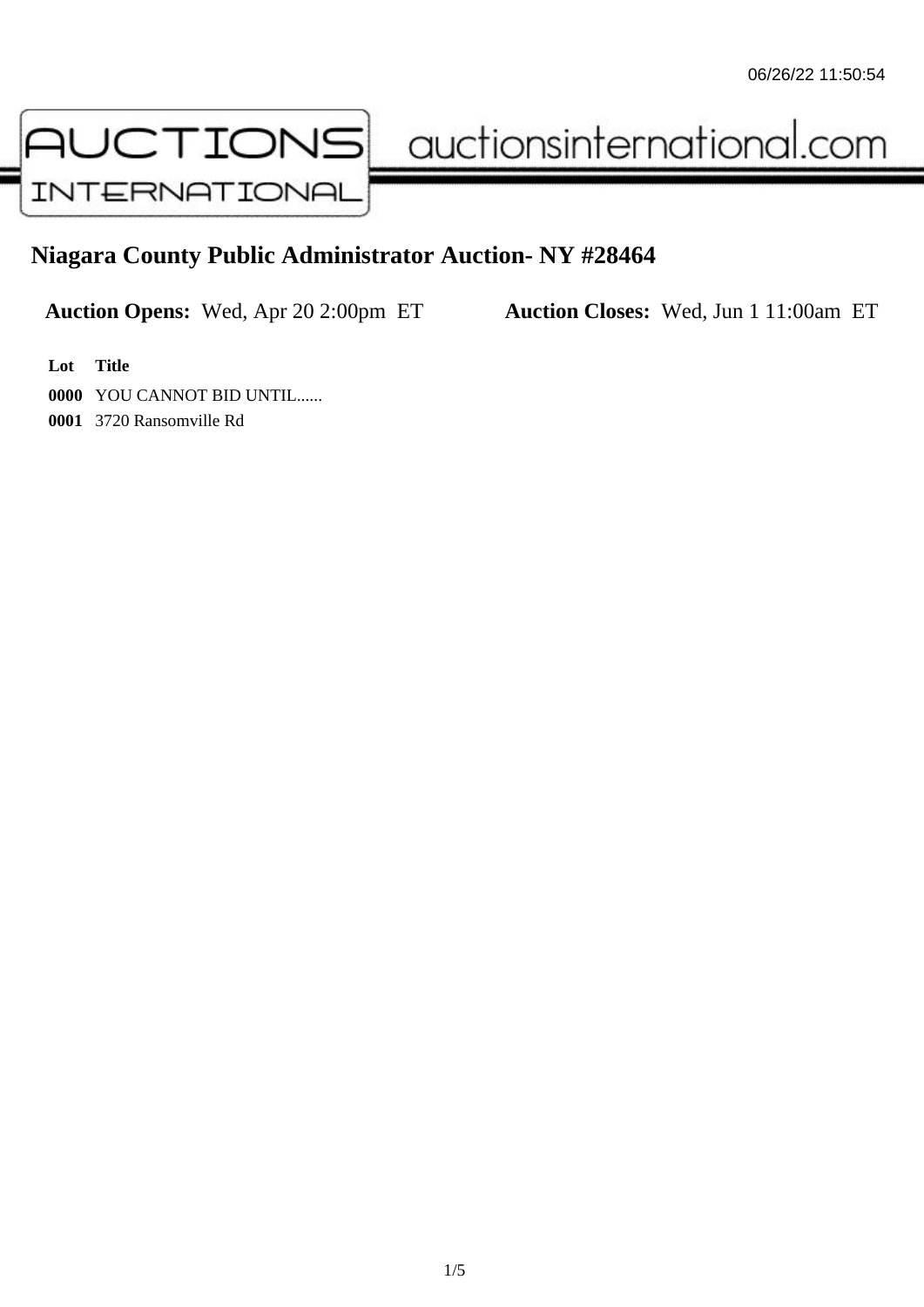## GET APPROVED TO BIDSUCCESSFUL HIGH BIDDER MUST BE AVAILABLE TO SPEAK ON THE PHONE IMMEDIATELY FOLLOWING THE CLOSE OF THE ONLINE AUCTION. Questions & Inspection: Inspections are available by appointment. Please contact Russ at (716) 870-

8950 with questions or to schedule an appointment.

Open house dates:  $5/22 \& 5/29$  from 11 am to 3 pmNO Buyer's Premium

By order of the Niagara County Public Administrator, home is being sold to settle the estate. Terms of SaleThis property will be sold SUBJECT to seller's approval after bids close.

 1. Bidder RegistrationBidder Paperwork. Download the ?Online Bidder Registration Packet?, complete all required information areas by printing, signing legibly and returning to the office of Auctions International, Inc. by no later than May 31st at 4:00pm. There will be NO EXCEPTIONS to this deadline!

Once the Auctioneer has received your completed ?Online Bidder Registration Packet?, by the above referenced deadline, the packet will be reviewed for completeness. Once the packet is deemed complete by the Auctioneer, your online account will be given bidding privileges for this sale. The Auctioneer reserves the right to deny a registration packet for the lack of completeness or illegibility. If the Auctioneer does not receive a completed packet by the above date, you will not be able to participate in this sale, no exceptions.

In addition to the ?Online Bidder Registration Packet? interested bidders must have an active online account with Auctions International. If you have a current account, you will not need to create a new one. If you do not have an account please utilize the promotional code NIAGARA22 at registration, to waive the one-time \$10 registration fee.

Internet/Online Bidding.Internet bidding through Auctions International, Inc.?s provider is offered as a service to our customers, and bidders shall not hold the County Administrator and/or Auctions International, Inc. responsible for any failure due to bidder hardware/software or the loss of internet connection, by the Provider.

Auction Period.The online only auction will commence on Wednesday, April 20th at 2:00pm and will being to close on Thursday, May 12th at 11:00AM . These dates are subject to change.

Parcel/Property to be SoldThis property is known as 3720 Ransomville Rd, Ramsomville, NY 14131 | Tax ID: 62.18-1-1

Parcel Sold As IsThis property is sold in its present condition in all respects, and is subject to utility easements, zoning ordinances of the City, Town, Village, or County, and any other restrictions of record. No warranties as to physical condition, habitability, tenancies, or compliance with any laws, codes, or ordinances are made either by the Seller(s) or Auctioneers, unless specifically stated herein. The property is being sold in ?as-is, where-is? condition as of the date of sale. The Purchaser has satisfied himself/herself as to the conditions of the property prior to participating in the online auction.

(a) There are absolutely no representations made by the Seller or Auctions International staff as to the quality of title, location, lot size, accessibility to, environmental condition of, the existence of improvements or the condition of improvement, if any, with respect to the parcel to be auctioned. Buildings have not been inspected for the presence of lead paint or asbestos, or for their structural condition. All parcels are sold AS IS. Purchasers assume all risks associated with the parcels. The Seller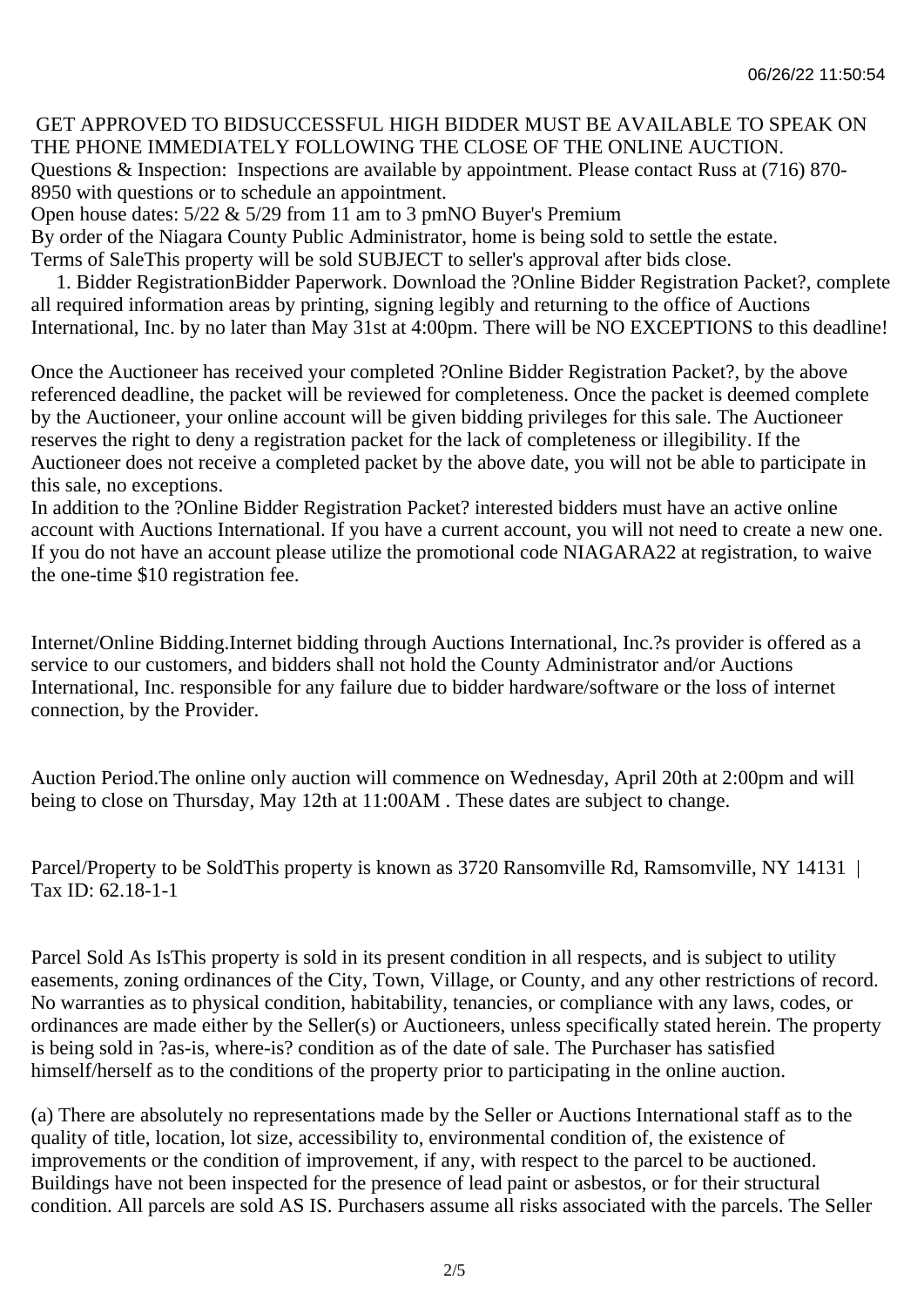will convey by Administrators deed only. All bidders are advised to research the property before 06/26/22 11:50:54submitting a bid herein. The Auction is BUYER BEWARE!

(b) The Seller and Auctions International, have not done an evaluation of the environmental condition of the parcels and makes no representation with regard thereto. In consideration of allowing buyers to bid at the auction, buyers agree to refrain from making any claim against the Seller or Auctioneer with regard to any environmental condition and agree to be responsible for removing any environmental hazard found on the property. Buyers further agree to hold the Seller and its agents harmless from any claims hereafter made against the Seller based on environmental hazards that may be present on any property purchased at this auction. No auction employee or agent has any authority to make any warranty or representation of any nature regarding the condition of any parcel.

(c) All real property, including any buildings thereon, is sold ?as is? and without any representation or warranty whatsoever as to the condition of the property or title and subject to:

Any statement of facts an accurate survey or personal inspection of the premises would disclose; Applicable zoning, land use, and building laws and regulations;

(d) All informational materials, such as slides, tax maps, deeds, photos, auction listings, auction catalogs, property record cards, etc., are for identification purposes only and are neither a guarantee nor a warranty as to location, dimensions, parcel use and/or size, or anything else. THE SELLER, THEIR HEIRS, AND ITS AGENTS, TO INCLUDE THE AUCTIONEER, AND THE AUCTION COMPANY MAKE NO WARRANTY EXPRESSED OR IMPLIED IN CONNECTION WITH THIS SALE. (e) The Seller reserves the right to accept or decline the high bid price obtained once the online auction is completed.

Personal PropertyNo personal property is included in the sale of this parcel.

Buyer?s PremiumThere is a NO buyer?s premium in effect for this sale.

How Initial Deposit is Paid Upon the closing of the online auction, the high bidder must immediately pay a \$17,000 deposit within 24 hours, via wire transfer, certified check delivered to Auctions International's office or credit/debit card. All credit/debit card payments will incur an additional 4% convenience fee. The winning bidder must be available via the telephone number provided on the registration documents, immediately following the closing of the sale, to arrange deposit payment.

If the Purchaser is paying by credit card agrees that they shall NOT attempt a chargeback on their credit card used in this transaction for any reason whatsoever. In such event that a charge back is initiated by Purchaser and that such attempt is upheld in favor of Auctioneer, Purchaser agrees and authorizes to compensate Auctions International with a \$750.00 recovery fee as a new charge to their credit card without requiring additional Purchaser signature. Failure to pay such recovery fee will result in collections action against said Purchaser.

Approval of Auction Results RequiredThis sale is subject to the approval of the Seller, after the auction closing.

In the event the Seller declines the sale of this property, the Purchaser shall be entitled only to have their initial deposit payment returned to them.

Payment of the BalanceThe entire remaining balance of the purchase price must be paid to the Auctioneer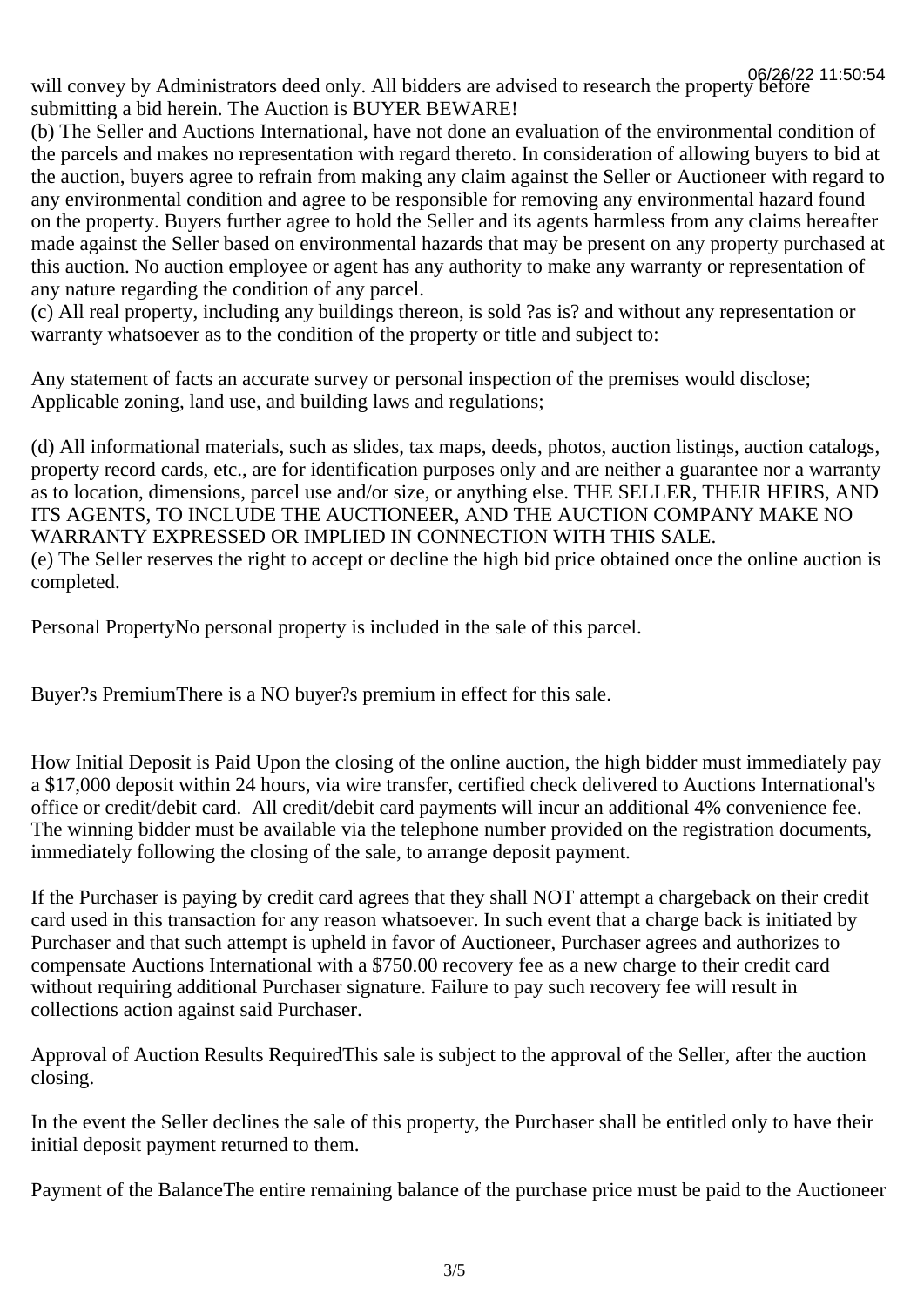within 60 days of approval of the sale. This auction sale will NOT be contingent upon the Buyer 06/26/22 11:50:54obtaining financing. It will be the buyer's responsibility to pay all: utilities, taxes, maintenance costs, and any additional holdings costs occurred on a per diem basis, if not closed by the 60 day period.

The successful high bidder will be required to pay any closing costs and fees including applicable recording costs. Buyer and Seller will pay their own customary closing costs. Seller will provide updated title abstract, survey, and tax receipts.

If the Buyer needs additional time for closing it will be allowed, subject to Seller approval, with Buyer paying for all holding costs; ie. utilities, taxes, insurance and any other property expenses, prorated per diem.

If the high bidder fails to pay the balance due and recording fees in full, the Seller/Auctioneer may accept the second highest bid, or reject all bids and re-sell the parcel. The initial deposit payment will not be returned to the winning bidder if they fail to complete the sale in accordance with the provisions above.

Taxes and UtilitiesThe Buyer, once the property has been transferred from the Seller, will be responsible for contacting the utility companies and arrange billing and services. Buyer is responsible for all property and school taxes once they take ownership.If the Buyer needs additional time for closing it will be allowed, subject to Seller approval, with Buyer paying for all holding costs; ie. utilities, taxes, insurance and any other property expenses, prorated per diem.

Administrators DeedThe property will be conveyed by Administrators Deed only, with no warranty or representation as to the marketability of the title. Conveyance will contain the description of the property as it appears on the tax and current deed description. Buyer and Seller will pay their own customary closing costs.

No AssignmentsThe purchaser may not assign the right to complete the sale to another person or entity. All deeds shall identify the grantee(s) as the successful bidder(s) as registered at the auction. No person who is not registered as a bidder may be placed on the deed as an owner. How you register for this auction, will be how all deeds and paperwork are made out.

No Liability for DelaysThe Seller and Auctioneer shall not be liable or responsible to any successful bidder for any delay in conveying a parcel to the successful bidder caused by: a court ordered stay; a stay imposed by federal or state law and/or regulation; an Executive Order of the Governor; or an order of the New York State Department of Health.

LitigationAny dispute concerning this auction, any bid, use of the online auction service, or real property purchased shall be governed by and resolved in accordance with the laws of the State of New York, that you consent to personal jurisdiction over you in New York State, and that the exclusive locale and venue for any claim, dispute or legal action concerning same shall be the New York State Supreme Court. A proceeding commenced in any other jurisdiction or venue shall be immediately dismissed and/or transferred to the New York State Supreme Court. If you commence a claim or legal action in other than the Supreme Court, then you agree to be liable for all attorney's fees, court costs and disbursements incurred by Auctions International, Inc. in connection with obtaining a dismissal and/or transfer of the matter. If you fail to pay for your winning bid or any portion thereof, then you shall be liable for all attorney's fees, court costs and disbursements incurred by Auctions International, Inc. in attempting to collect the amounts due. In all other respects, attorney's fees, disbursements, and court costs associated